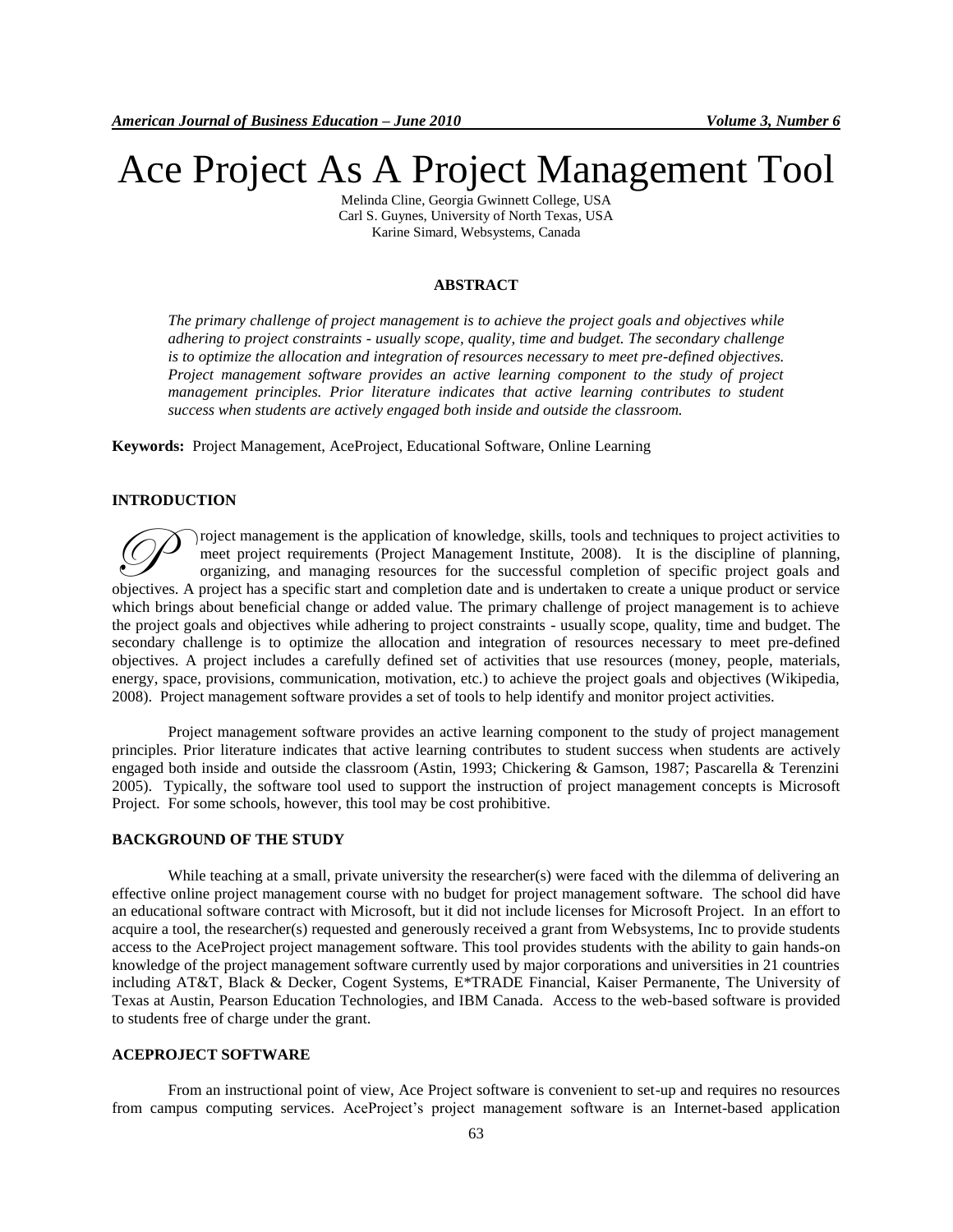maintained by Websystems, inc with the data kept securely on their servers. Once the instructor has access, he/she or a teaching assistant sets up individual user accounts for each student. On average, this takes less than a minute per student. Figure 1 depicts the initial login screen.

| ACE<br>PROJECT                     |                                                                  |  |
|------------------------------------|------------------------------------------------------------------|--|
| Version 4.5                        |                                                                  |  |
|                                    | Create Account & Help C Français                                 |  |
|                                    |                                                                  |  |
|                                    |                                                                  |  |
|                                    | <b>Company Login Name</b>                                        |  |
|                                    | <b>Username</b>                                                  |  |
|                                    | <b>Password</b>                                                  |  |
|                                    | <b>Remember Password</b>                                         |  |
|                                    | OPEN A SESSION                                                   |  |
|                                    |                                                                  |  |
|                                    | SECURE CONNECTION                                                |  |
| Forgot password?                   |                                                                  |  |
|                                    |                                                                  |  |
| <b>Account: Demo</b>               |                                                                  |  |
|                                    |                                                                  |  |
|                                    |                                                                  |  |
| <b>Multi-Browser Compatibility</b> |                                                                  |  |
|                                    |                                                                  |  |
| $IE 6+$                            | FireFox 2+<br>Safari 2+<br>Opera 9+                              |  |
|                                    | $\mathbf{m}$ $\mathbf{r}$ $\mathbf{r}$ $\mathbf{r}$ $\mathbf{r}$ |  |

**Figure 1: Login Screen**

Students and instructors can review and update projects at will using any computer with access to the Internet. There is no software for the student to install or maintain and the software is designed to be easy to use. There are extensive Help facilities and even instructional videos. Project pages are easy to browse, information is presented one form at a time, and each form supports a sort function on the column headers. Gantt charts and other project and resource reports are available. Figure 2 provides an illustration of a Gantt chart.

|            | Weekly Gantt Chart - All Tasks (16)                    |                                                                          |                |                                     |                          |               |                          |               |                                                                                                                                                                                                                                 |
|------------|--------------------------------------------------------|--------------------------------------------------------------------------|----------------|-------------------------------------|--------------------------|---------------|--------------------------|---------------|---------------------------------------------------------------------------------------------------------------------------------------------------------------------------------------------------------------------------------|
| All Groups | All Types<br>All Statuses<br>$\overline{ }$            | All Priorities<br>$\mathbf{r}$                                           | All Assigned - | <b>Apply Filter</b>                 |                          |               |                          |               |                                                                                                                                                                                                                                 |
|            | 44 4 Oct 26, 2008 - Jan 11, 2009 > N                   | November $\overline{\phantom{0}}$ 2008 $\overline{\phantom{0}}$ Generate |                | Sort by Start Date Sort by Due Date |                          |               |                          |               |                                                                                                                                                                                                                                 |
|            |                                                        |                                                                          | October 2008   |                                     | November 2008            |               |                          |               |                                                                                                                                                                                                                                 |
|            | Task # Summary                                         | <b>Assigned</b>                                                          | <b>Oct 26</b>  | Nov <sub>2</sub>                    | Nov <sub>9</sub>         | <b>Nov 16</b> | <b>Nov 23</b>            | <b>Nov 30</b> | Dec 7                                                                                                                                                                                                                           |
|            | Modify UNIX architecture                               | Julie, Kate, Martin                                                      |                |                                     |                          |               |                          |               |                                                                                                                                                                                                                                 |
|            | Create .NET Beta Version                               | Jenny, Martin                                                            |                |                                     |                          |               |                          |               |                                                                                                                                                                                                                                 |
| 3          | Resolve Flash Plugin Issue                             | Jane, Julie                                                              |                |                                     |                          |               |                          |               |                                                                                                                                                                                                                                 |
| 4          | <b>Implement Java Module</b>                           | Jane                                                                     |                |                                     |                          |               |                          |               |                                                                                                                                                                                                                                 |
| 5          | <b>Upload PDF Documents on Server</b><br>$0 - 0$       | Kate                                                                     |                |                                     | --------------------     |               |                          |               |                                                                                                                                                                                                                                 |
| 6          | <b>Schedule Meeting for Usability Tests</b><br>$0 - 0$ | Lilian                                                                   |                |                                     |                          |               |                          |               |                                                                                                                                                                                                                                 |
| 7          | <b>Test Encryption</b>                                 | Jane                                                                     |                |                                     |                          |               |                          |               |                                                                                                                                                                                                                                 |
| 8          | Contact Jim for XML Conversion Issue [ 1]              | Martin                                                                   |                |                                     | $\overline{\phantom{a}}$ |               |                          |               |                                                                                                                                                                                                                                 |
| 9          | <b>Test Intranet Compatibility</b><br>$O - 0$          | Julie, Kate, Martin                                                      |                |                                     |                          |               |                          |               |                                                                                                                                                                                                                                 |
| 10         | Correct Issue with Online Form<br>$0 - 0$              | Martin                                                                   |                |                                     |                          |               | ,,,,,,,,,,,,,,           |               |                                                                                                                                                                                                                                 |
| 11         | $\mathbb{D}$ (2)<br>Integrate Images                   | User                                                                     |                |                                     |                          |               |                          |               |                                                                                                                                                                                                                                 |
| 12         | Move Database to Server B<br>n-n.                      | Martin                                                                   |                |                                     |                          |               |                          |               |                                                                                                                                                                                                                                 |
| 13         | <b>Test Interface Usability</b><br>n-n.                | Jane, Jenny                                                              |                |                                     |                          |               | <b>NAMARASANARANARAS</b> |               |                                                                                                                                                                                                                                 |
| 14         | Produce Video Tutorials<br>$0 - 0$                     | Julie, Kate                                                              |                |                                     |                          |               |                          | ----          |                                                                                                                                                                                                                                 |
| 16         | Test<br>$0 - 0$                                        | Kate                                                                     |                |                                     |                          |               |                          |               |                                                                                                                                                                                                                                 |
| 15         | <b>Release Video Tutorials</b><br>n-n                  |                                                                          |                |                                     |                          |               |                          |               | $\sim$ . The contract of the contract of the contract of the contract of the contract of the contract of the contract of the contract of the contract of the contract of the contract of the contract of the contract of the co |
|            |                                                        |                                                                          |                |                                     |                          | Today         |                          |               |                                                                                                                                                                                                                                 |

**Figure 2: Gantt Chart**

# **ACEPROJECT ASSIGNMENTS**

Students used the software in online courses covering project management and other IT management topics. The assignments required that the student prepare a detailed list of tasks required for a successful academic semester, with a focus on time management. The assignment was given early in the semester and required the student to make periodic updates. Figure 3 provides a sample illustration of a project task list.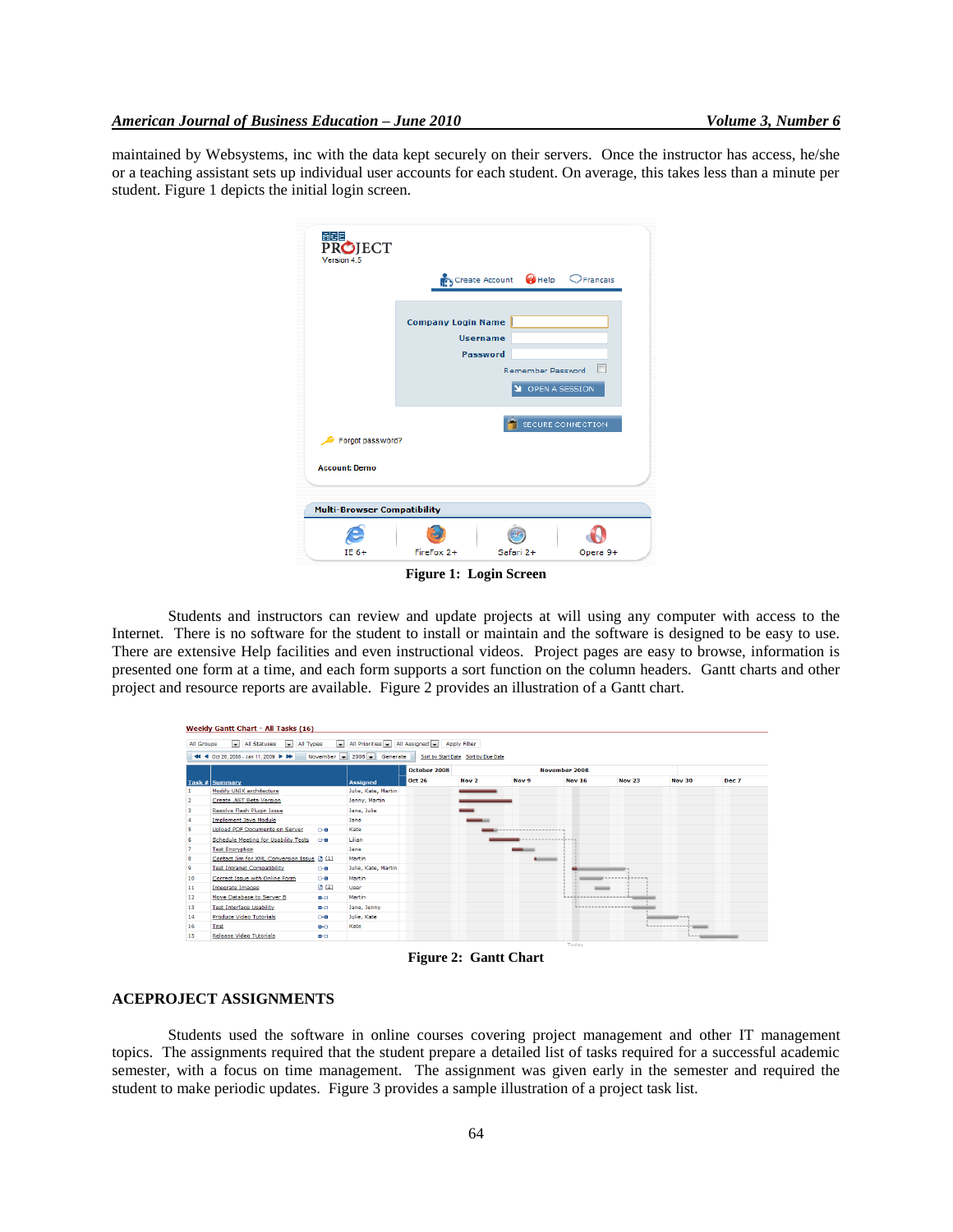| Task $#8$<br>Assignment                                                                      | 0 File Attachment(s)                 | Dependencies  |              | <b>History Trail</b> | <b>I</b> Prev. Task  | Next Task       |
|----------------------------------------------------------------------------------------------|--------------------------------------|---------------|--------------|----------------------|----------------------|-----------------|
|                                                                                              |                                      |               |              |                      |                      |                 |
| <b>Project</b>                                                                               |                                      |               |              |                      |                      | <b>Back</b>     |
| Project Number                                                                               | <b>□ STU-001</b>                     |               |              |                      |                      |                 |
| Project Name                                                                                 | Study group                          |               |              |                      |                      |                 |
|                                                                                              |                                      |               |              |                      |                      |                 |
| Predecessor <b>D-D</b><br><b>Summary</b><br>#                                                |                                      | <b>Status</b> | <b>Start</b> | <b>Due-Date</b>      | <b>Type</b>          | <b>Lag Time</b> |
| 7                                                                                            |                                      |               | 11/6/2008    | 11/8/2008            | Finish-to-start (FS) |                 |
| Brainstorm Ideas for New Committee 0-0                                                       |                                      | In progress   |              |                      |                      | 0.00            |
| г<br>Meeting with North Bay Principal 0-8<br>10                                              |                                      | Overdue       | 11/18/2008   | 11/19/2008           | Finish-to-start (FS) | 0.00            |
|                                                                                              |                                      |               |              |                      |                      |                 |
| Successor D-0<br>#   Summary   Status   Start   Due-Date   Type   Lag Time  <br>No Successor |                                      |               |              |                      |                      |                 |
| <b>Add a New Predecessor Link</b>                                                            |                                      |               |              |                      |                      |                 |
| Predecessor Task *                                                                           |                                      |               |              | $\blacksquare$       |                      |                 |
| Dependency Type *<br>Lag Time *                                                              | Finish-to-start (FS)<br>o<br>Hour(s) |               |              |                      |                      |                 |
|                                                                                              |                                      |               |              |                      |                      |                 |

**Figure 3: Project Task List**

To get started, each student received an e-mail from the instructor generated by AceProject. The designated Administrator (the instructor) identified the student to the school's AceProject account. The generated e-mail included the account name, user id, password, and connection instructions. The account name was determined by AceProject based on the school's name, but the user name and password were entered by the instructor so they could match the student's e-mail id and student number. The issuance of userids and passwords in AceProject was a very smooth process. Figure 4 shows the User Information screen used by the instructor to identify students to the account. Fields marked with an asterisk (\*) are required.

| <b>Account</b>                                              |              |                                                                                       | <b>Preferences</b>                                |                                                                             |  |  |  |
|-------------------------------------------------------------|--------------|---------------------------------------------------------------------------------------|---------------------------------------------------|-----------------------------------------------------------------------------|--|--|--|
| Username <sup>*</sup>                                       |              | George                                                                                | Email Notification: New Task                      | F                                                                           |  |  |  |
| Password *                                                  |              |                                                                                       | Email Notification: Updated Task                  | I                                                                           |  |  |  |
| <b>Confirm Password *</b>                                   |              |                                                                                       | Number of Tasks per Page                          | 10<br>$\overline{\phantom{a}}$                                              |  |  |  |
| <b>User Group</b>                                           |              | <b>Support Agent</b><br>$\blacksquare$                                                | Number of Projects per Page                       | 10<br>$\overline{\phantom{a}}$                                              |  |  |  |
| Date Created                                                |              | 10/13/2004 9:53:05 AM                                                                 | Project to Open Upon Login                        | Construction<br>$\blacksquare$                                              |  |  |  |
| <b>Last Visit</b>                                           |              | 4/11/2006 3:25:02 AM                                                                  | Sort Task Report by                               | Number<br>Ascending<br>$\overline{\phantom{a}}$<br>$\overline{\phantom{a}}$ |  |  |  |
|                                                             |              |                                                                                       | Sort Project Report by                            | <b>Number</b><br>Ascending<br>٣I<br>$\overline{\phantom{a}}$                |  |  |  |
|                                                             |              |                                                                                       | Time Zone                                         | Use account time zone<br>$\overline{\phantom{a}}$                           |  |  |  |
| Contact                                                     |              |                                                                                       | Date Format                                       | Use account date format<br>$\blacksquare$                                   |  |  |  |
| <b>First Name George</b><br>Last Name Huttington            |              |                                                                                       | Monthly Gantt Chart:<br>Number of Months per Page | $12 -$                                                                      |  |  |  |
| Email<br>Phone                                              | 123-456-7890 | myname@mycompany.com                                                                  | Weekly Gantt Chart:<br>Number of Weeks per Page   | $12 -$                                                                      |  |  |  |
| Mobile<br>444-857-6632                                      |              |                                                                                       | Daily Gantt Chart:<br>Number of Days per Page     | $14 -$                                                                      |  |  |  |
| 222-885-9856<br><b>Fax</b>                                  |              |                                                                                       | Language                                          | English $\sim$                                                              |  |  |  |
| <b>Access Rights</b><br>Access Level                        | $\bullet$    | Administrator<br>Normal<br>This user can add a project<br>Administration limited mode |                                                   |                                                                             |  |  |  |
| <b>Status</b>                                               |              | $\circledcirc$<br>Can login<br>Can't login                                            |                                                   |                                                                             |  |  |  |
| Time entry disabled $\rightarrow$<br><b>Time Entry Mode</b> |              |                                                                                       |                                                   |                                                                             |  |  |  |
| <b>User Directory</b>                                       |              | Users assigned on the same projects $\left  \bullet \right $                          |                                                   |                                                                             |  |  |  |
| Show/Hide Help<br>Show Help Tab + Show Contextual Help Link |              |                                                                                       |                                                   |                                                                             |  |  |  |

**Figure 4: User Information Screen**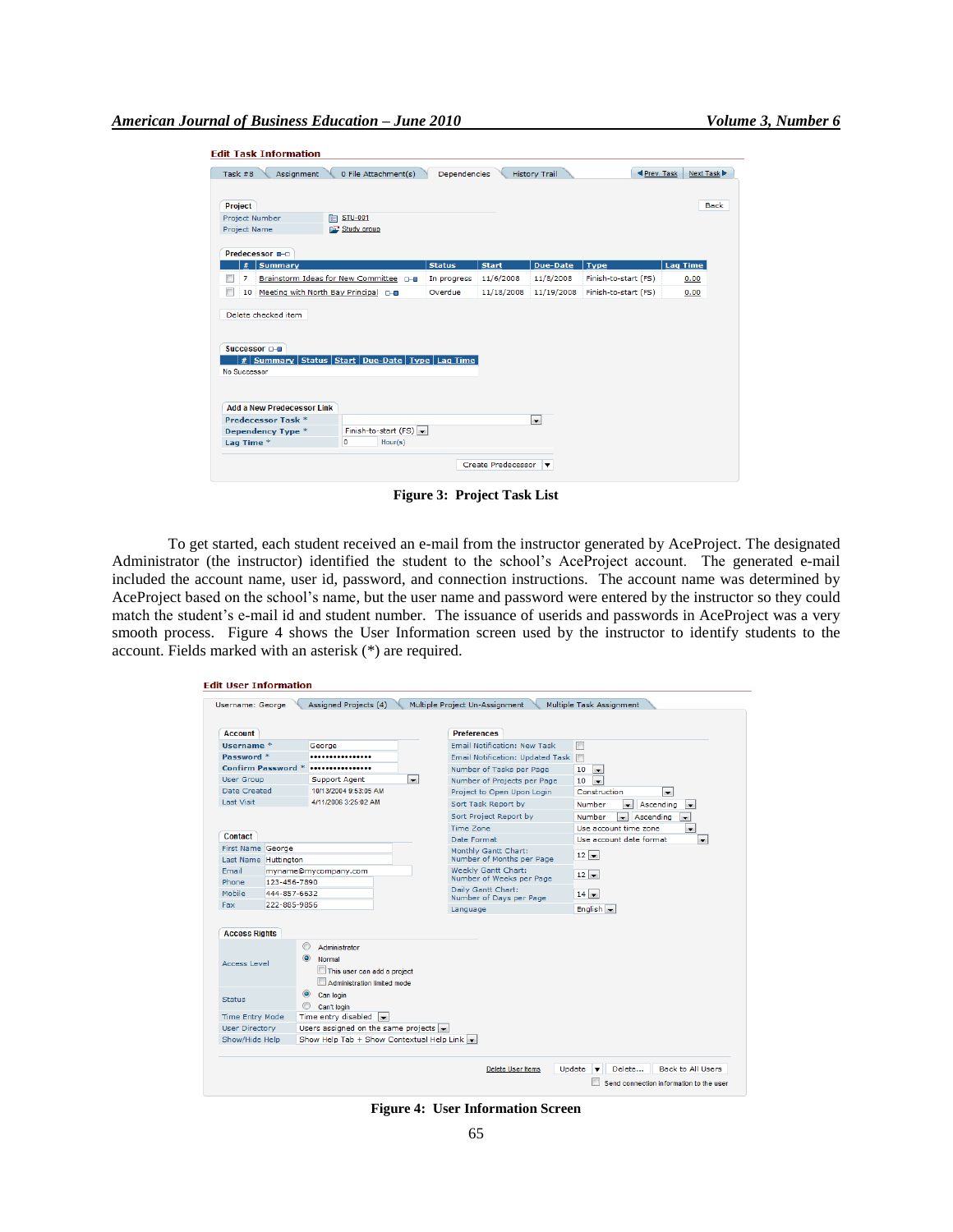## *American Journal of Business Education – June 2010 Volume 3, Number 6*

The assignments had three components: learning to use the AceProject project management software, effective creation of a project, and documenting the student's impression of using the software. To be sure students used the software sufficiently to be able to effectively form an opinion, they were required to enter at least 50 tasks with varying dates and at least 5 tasks were required to have dependencies. Students documented their impression of using the software. As is usually the case, some students were very brief while others provided extensive comments. As a part of the assignment, students were asked to describe the strengths, weaknesses, and challenges of using AceProject. The next section discusses their comments in detail.

## **STUDENT COMMENTS**

Learning to use the software was relatively easy for most students; however, some students felt it necessary to come in for an office visit to get started. Had the classes been traditional, a one-session demonstration would have been adequate for most students. The AceProject website has extensive instructions covering how to use the software, including videos. The software is menu driven with a well-developed Help facility. Most students learned to use the software on their own, although several students commented on the difficulty of learning a new software tool by themselves. Sample comments include:

*"Once I got the hang of it, it was easy to use."*

*"…instructions were clear."*

*"This software is easy to learn how to use."*

*"The tool had easy-to-use screens and I was able to maneuver through each screen without difficulty."*

*"I found the AceProject tool to be a little bit confusing at first. But once I read all of the info on the Help tab and got started it started to flow."*

*"The standard template seemed to be the easiest and fastest way to start."* 

*"My first impression of AceProject was that it was intimidating. The user interface is a bit overwhelming at first. After I really sat down and committed myself to figuring it out it was pretty straightforward and easy to use."*

Once students got started with the software they were able to understand the benefits. The real-time Gantt chart showing tasks and dates as they are entered is very helpful. Student comments on the benefits of the software include:

*"Being able to group different tasks keep them organized."*

*"I liked being able to change the task types to fit my project."*

*"AceProject allows the project manager to give specific instructions and include important attachments to the files for all persons assigned to that specific task. What I unique about this feature is that it sends messages to all persons involved simultaneously."*

*"AceProject can be used for every type of project, from construction to event planning."*

*"…AceProject is a clean and efficient way to manage information and provide instructions to staff."*

*"There are many useful tools with each project such as calendar, time reporting, task reports, Gantt charts, and statistical information."*

*"It was nice to be able to pull up a calendar and see exactly where you were in terms of time remaining to complete the tasks assigned."*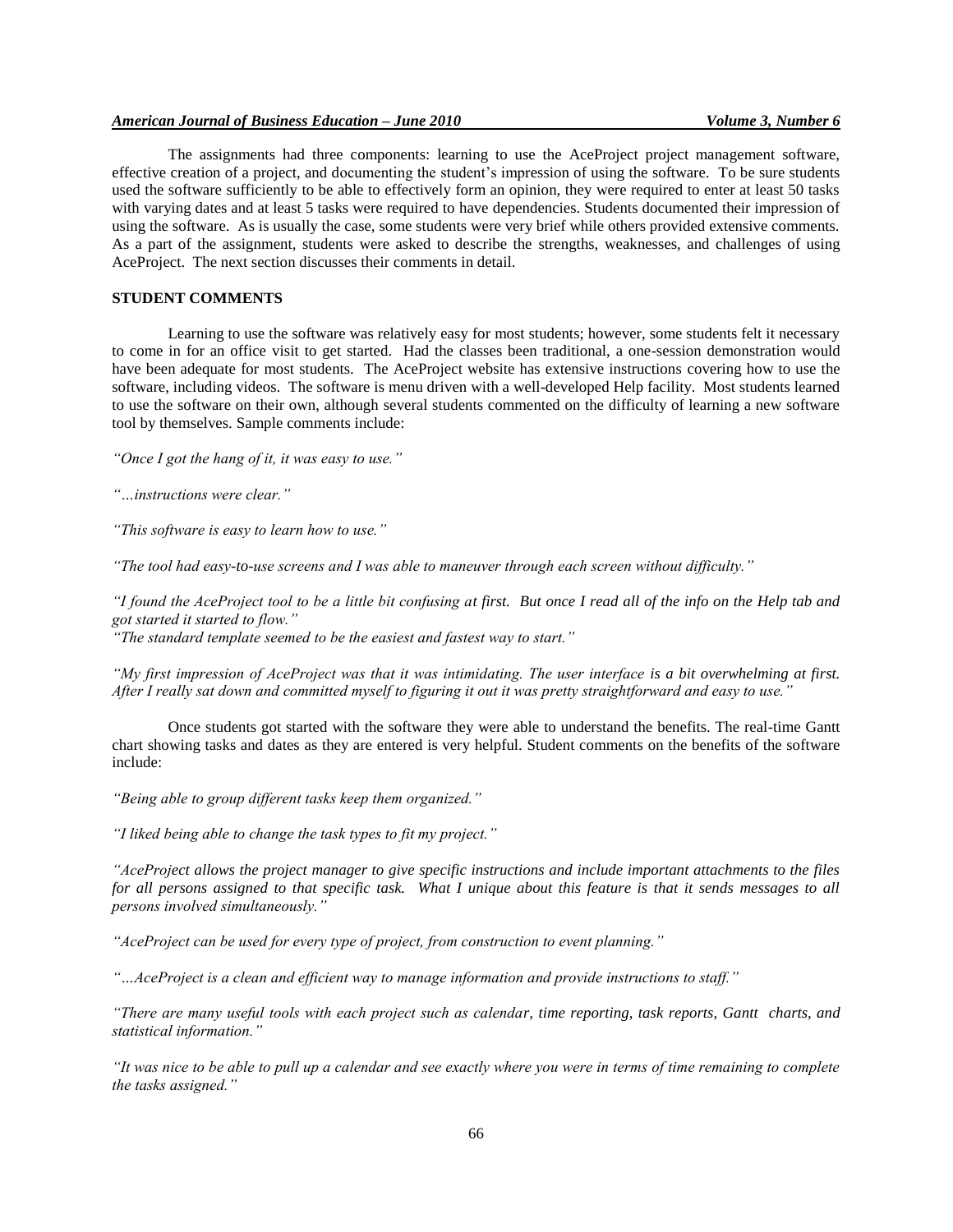*"Some of the strengths with this program would be the ability to change the logo to a company logo, being able to assign different tasks to different persons in other time zones, being web-based allows for easy access, and the different reports that can be developed."*

The students did find areas for improvement. Many of these comments demonstrate that students not only learned how to use the software, but also understood its purpose thoroughly. Many students were able to make detailed comments about how the application could be improved. Comments included:

*"There need to be dropdown lists on the task list screen for easier changes."*

*"Had trouble with recurring tasks and adding a new task between existing tasks (rather than at the end of tasks)."*

*"Not able to modify/add attachments to tasks after they had been marked as complete."*

*"The program notifies by e-mail of changes [to new and existing tasks] but it does not seem to have a way to set up a reminder for updating after tasks are done."*

*"The only thing that I would change would be to try to implement this program on a Blackberry. That way you will always know what's coming and what needs to be planned."*

*"One feature that might make the program more useful would be some kind of e-mail notification system for upcoming tasks."*

Overall, the students liked the software and the assignments requiring them to use it. Comments included:

*"Thanks for giving this project to me. I thought it was fun and better than doing some other stuff."*

*"Overall, I got a pretty good idea on how to use it and what is was used for."*

*"I can see where this would be a valuable tool for business and managers."*

*"Overall I would rate this tool an A."*

*"Everything about AceProject ended up being very helpful."*

### **INSTRUCTOR COMMENTS**

AceProject is a very effective teaching tool that highlighted three interesting observations from the instructor's point of view. First, some students have a general anxiety about learning technology tools. In this case, it was not a major issue. Students had a sufficient background in computer skills, with all students having been required to complete at least two prior computer information systems and/or management information systems as prerequisites. In a traditional classroom, there would have been more of an opportunity for instructor led assistance with getting started on software use. However, as student become employees, they will continue to find that they must learn new computer based information tools, often almost entirely on their own.

Second, students seemed to have more trouble with the concept of learning an unfamiliar software tool when it was presented at the beginning of the course rather than toward the end of the semester. It may have been a time management issue, they may have felt overwhelmed at using a tool they had not seen before, or there may be some other explanation. Additional research is required to understand this observation. A general rule of thumb may be to make sure that the student, particularly an online course student, is heavily invested in the course before being presented with an assignment that is particularly challenging.

Third, a web-based project management tool has significant advantages over a single site installation. Although many schools have access to single site license copies of Microsoft Project and many textbooks ship with